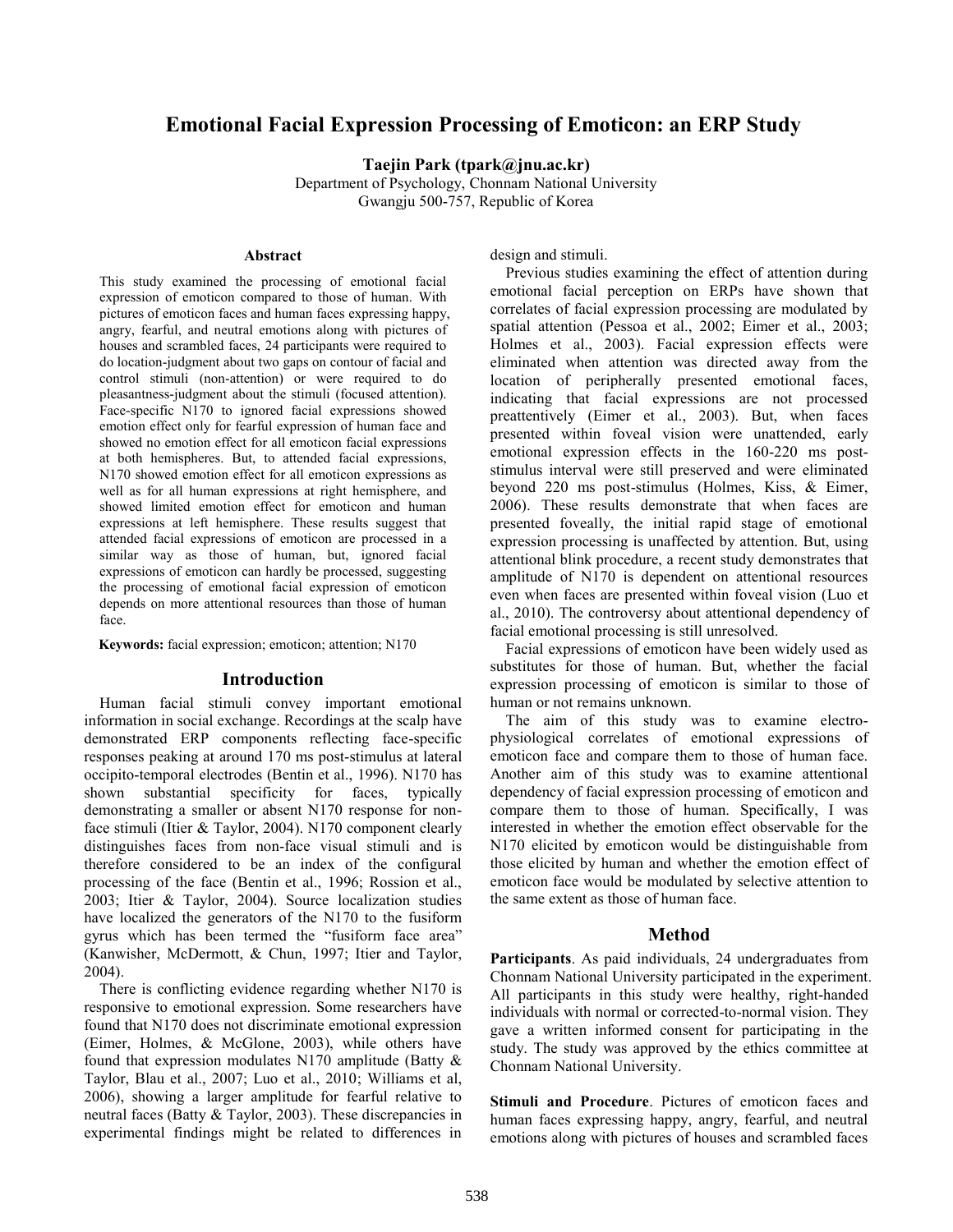were used (Fig. 1). Each of them had contours with two gaps on left and right side which were located at different height. Participants were required to judge which side of gaps was located higher (non-attention) by pressing one of two keys, or were required to judge the pleasantness of facial stimuli (focused attention) by pressing one of three keys (pleasant, neutral, unpleasant).

**ERP recording and analysis**. ERPs were recorded from 40 scalp electrodes according to the international 10-20 system. Horizontal and vertical EOGs were recorded for EOG artifact correction. The impedance for all electrodes was kept below 5 kΩ. Presentation of stimuli was controlled via a PC running E-Prime software. EEG was sampled at 250 Hz with the vertex electrode as the online reference. Offline, the continuous EEG record was segmented into epochs of 1000 ms, starting 200 ms prior to stimulus onset, and transformed to average reference, and referred to a 200 ms prestimulus baseline. Face-specific N170 ERP component at inferior occipito-temporal sites (PO7 at left hemisphere and PO8 at right hemisphere) was analyzed.

### **Results**

When comparing two control pictures (house and scrambled face) with neutral faces of emoticon and human, the amplitudes of N170 in response to emoticon face and human face were significantly larger than those to two control stimuli at both of non-attention condition and focused attention condition, suggesting that N170 is sensitive to emoticon face as well as human face.

To elucidate the emotion effect of facial expressions, amplitudes of N170 in response to emotional expressions were compared to those to neutral expression. In response to



Fig. 2. Grand average ERPs at focused attention condition Fig. 3. Grand average ERPs at non-attention condition



Fig. 1. Experimental stimuli (except human faces)

ignored facial expressions (non-attention condition), amplitude of N170 showed significant emotion effect for fearful expression of human face (enhanced amplitude to fearful expression rather than neutral expression), but showed no emotion effect for all facial expressions of emoticon at both hemispheres. These results suggest that the processing of fearful expression of human face is unaffected by attention, but, on the other hand, all emotional expressions of emoticon cannot be processed without enough attentional resource.

In response to attended facial expressions (focused

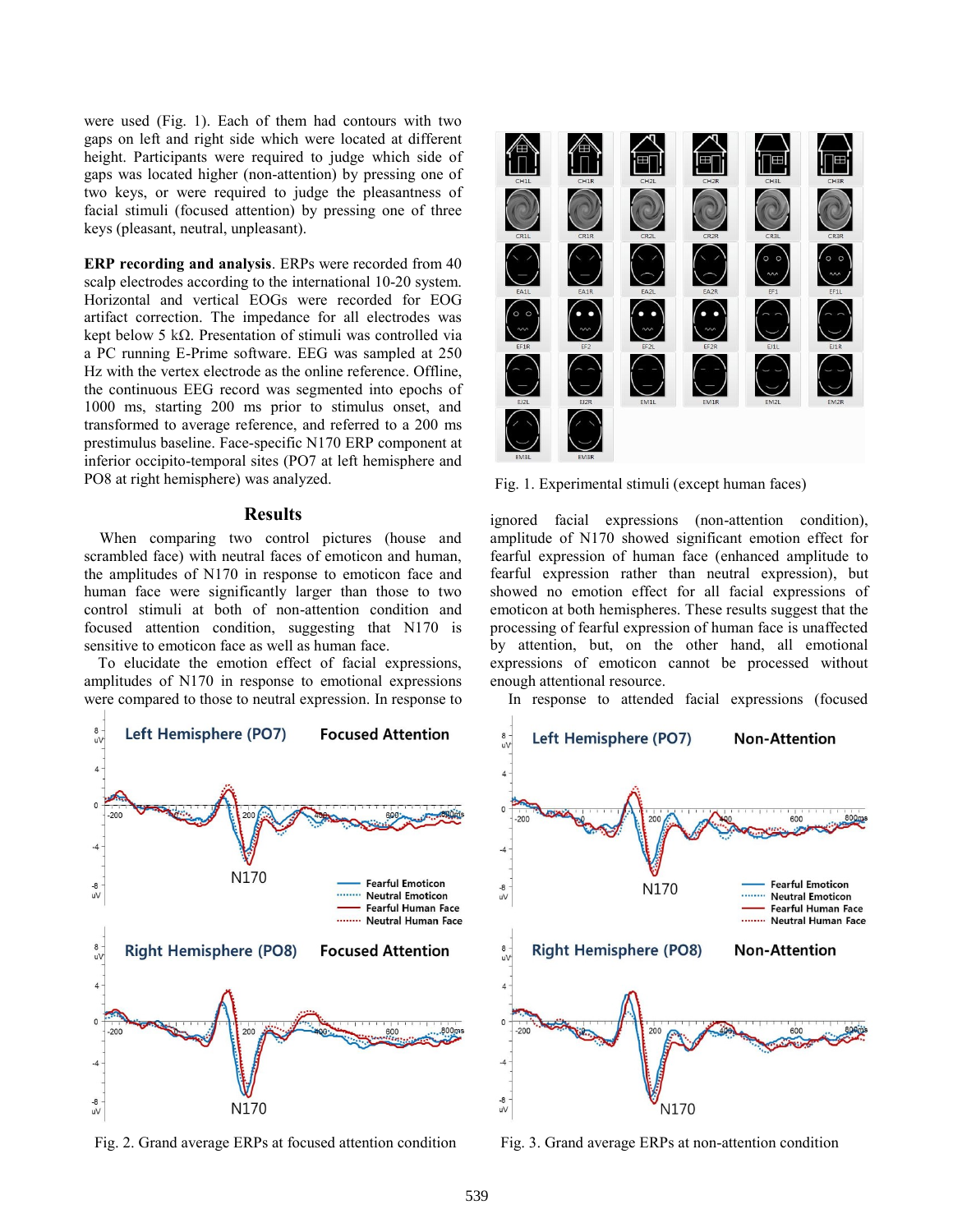

Fig. 4. Average amplitudes ( $\mu$ V) of N170 (E, Emoticon; R, Real human face; A, Angry; F, Fear; J, Joy; N, Neutral) (Error bars indicate standard error)

attention condition), amplitude of N170 showed significant emotion effect for all emoticon expressions as well as human expressions at right hemisphere, and showed significant emotion effect for angry emoticon face and fearful human face at left hemisphere, suggesting right hemisphere dominance for emotional face processing. ERP waveforms for fearful and neutral expressions of emoticon and human face were shown in  $\leq$  Fig. 2> and  $\leq$  Fig. 3>. Average amplitudes of all expressions of emoticon and human face were shown in  $\leq$ Fig. 4>.

These results suggest that facial expressions of emoticon are processed in a similar way as those of human when they are fully attended. But, when emoticons are ignored, their facial expressions can hardly be processed even in case where they are presented within foveal vision, suggesting that the processing of facial expression of emoticon demands more attentional resources than those of human.

#### **Acknowledgments**

This work was supported by the National Research Foundation of Korea Grant funded by the Korean Government (NRF- 2014S1A5A2A01016925).

# **References**

- Batty, M. & Taylor, M. T. (2003). Early processing of the six basic facial emotional expressions. *Cognitive Brain Research, 17*, 613-620.
- Bentin, S., Allison, T., Puce, A., Perez, E., & McCarthy, G. (1996). Electrophysiological studies of face perception in humans. *Journal* of Cognitive Neuroscience, 8, 551-565.
- Blau, V. C., Maurer, U., Tottenham, N., & McCandliss, B. D. (2007). The face-specific N170 component is modulated by emotional facial expression. *Behavioral and Brain Functions, 3:7* doi:10.1186/1744-9081-3-7.
- Eimer, M., Holmes, A., & McGlone, F., (2003). The role of spatial attention in the processing of facial expression: an ERP study of rapid brain responses to six basic emotions. *Cognitive Affective, & Behavioral Neuroscience, 3*, 97- 110.
- Holmes, A., Kiss, M., & Eimer, M. (2006). Attention modulates the processing of emotional expression triggered by foveal faces. *Neuroscience Letters*, *394*, 48- 52.
- Holmes, A., Vuilleumier, P., & Eimer, M., (2003). The processing of emotional facial expression is gated by spatial attention: evidence from event-related brain potentials. *Cognitive Brain Research, 16*, 174-184.
- Itier, R. J., & Taylor, M. J. (2004). N170 or N1? Spatiotemporal differences between object and face processing using ERPs. *Cerebral Cortex, 14*, 132-142.
- Kanwisher, N., McDermott, J., & Chun, M. M. (1997). The fusiform face area: a module in human extrastriate cortex specialized for face perception. *Journal of Neuroscience, 17*, 4302-4311.
- Luo, W., Feng, W., He, W., Wang, N., & Luo, Y. (2010). Three stages of facial expression processing: ERP study with rapid serial visual representation. *NeuroImage, 49*, 1857-1867.
- Pessoa, L., McKenna, M., Gutierrez, E., & Ungerleider, L. G. (2002). Neural processing of emotional faces requires attention. *Proceedings of the National Academy of Science USA*, *99*, 11458-11463.